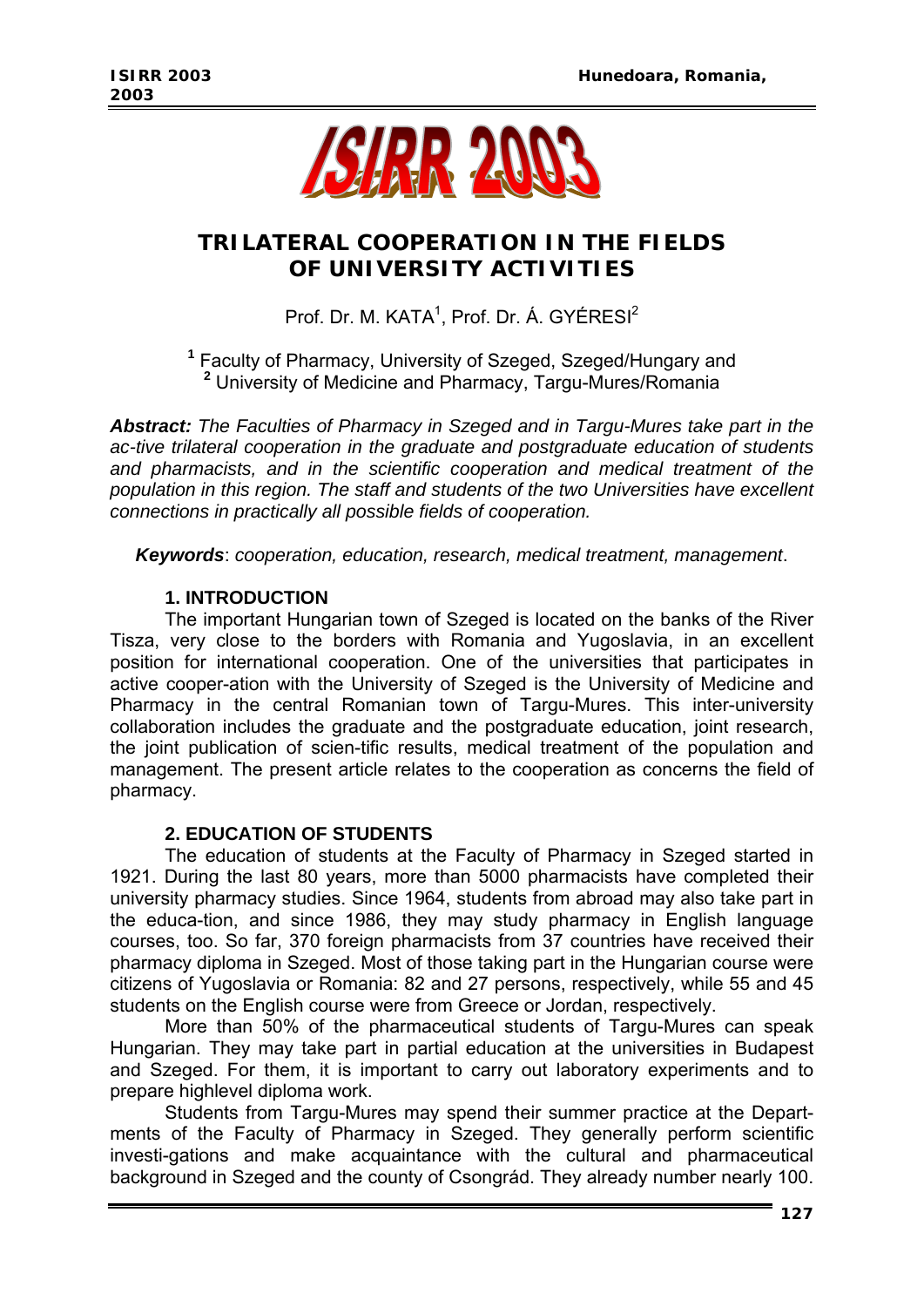For the best students, pharmaceutical factories such as Chinoin and G. Richter in Budapest provide possibilities for industrial practice during 4 weeks.

 The Scientific Student Association organizes large-scale, nationwide and now in-ternational meetings each year in Targu-Mures, where pharmaceutical and medical stu-dents from Budapest and Szeged may also present their results. The best Hungarian students and young teachers from the Faculty in Targu-Mures may also make presenta-tions at the Rozsnyay scientific meetings in Hungary.

 As concerns the postgraduate education of pharmacists in Szeged, during the past 80 years 494 pharmacists have received their Dr.Pharmacy*,* and 40 their PhD in the past decade. Of the foreign students, 12 have received their Dr.Pharmacy and 10 their PhD (earlier CSc); one of them has also received his DSc and 2 have become professors. Examples of the young PhD candidates who prepared excellent theses in Szeged are Ildikó Fejér (Timisoara) and Ljiljana Tasic (Beograd).

### **3. SCIENTIFIC COOPERATION and SCHOLARSHIPS**

 Cooperation between scientific researchers is also very important. Since 1990, Prof. Gyéresi in Targu-Mures has carried out joint research work on the stability and ap-plication of 1,4-dihydropyridine dye derivatives and their inclusion complexes with Judith Hohmann and Gábor Nagy at the Department of Pharmacognosy (TLC, HPLC and UV spectrometry), with György Dombi at the Department of Pharmaceutical Chemistry (nu-clear magnetic resonance) and with Géza Regdon sen. and M. Kata at the Department of Pharmaceutical Technology in Szeged.

 Prof. Gyéresi also conducts joint HPLC experiments on the separation of stereo-isomers of β-receptor blockers with Ferenc Fülöp and Mária Péter at the Department of Pharmaceutical Chemistry in Szeged and with Miklós Józan, György Szász and Béla Noszál at the Department of Pharmaceutical Chemistry of Semmelweis University in Budapest. Prof. Gyéresi was recently awarded a Domus Hungarica Fellowship for 3 months.

 The scholarship systems in Hungary, such as the ″Domus Hungarica Artium et Scientiarium″ of the Hungarian Academy of Sciences, ensure good possibilities for ex-perimental and bibliographical studies during periods of 1-3 months and they give help for participation in different conferences. These possibilities sometimes prove very im-portant in the preparation of the doctoral dissertations of young colleagues, as was the case for Emese Sípos, Hajnal Kelemen and Erzsébet Varga, who worked with Géza Regdon jr*.* and Erzsébet Csányi at the Department of Pharmaceutical Technology in Szeged.

 Prof. Imre Máthé and Prof. Károly Csedő*,* heads of the Departments of Pharma-cognosy in Szeged and Targu-Mures, collaborate actively on topics of pharmaceutical vegetables. They work jointly in the framework of agreements between the Hungarian

and Romanian Academies of Sciences. In recent years, many young Hungarian researchers have taken part in botanical expeditions in Transylvania in Romania.

## **4. PARTICIPATION IN SCIENTIFIC PROGRAMMES**

 In the past 14 years, many experts from Targu-Mures have taken part in profes-sional programmes in Hungary, very often as invited lecturers at congresses or on visits to the University of Szeged. The most important such events included:

The participation of Transylvanian pharmacists in the Symposium of Clinical Pharmacy in Szeged in 1994.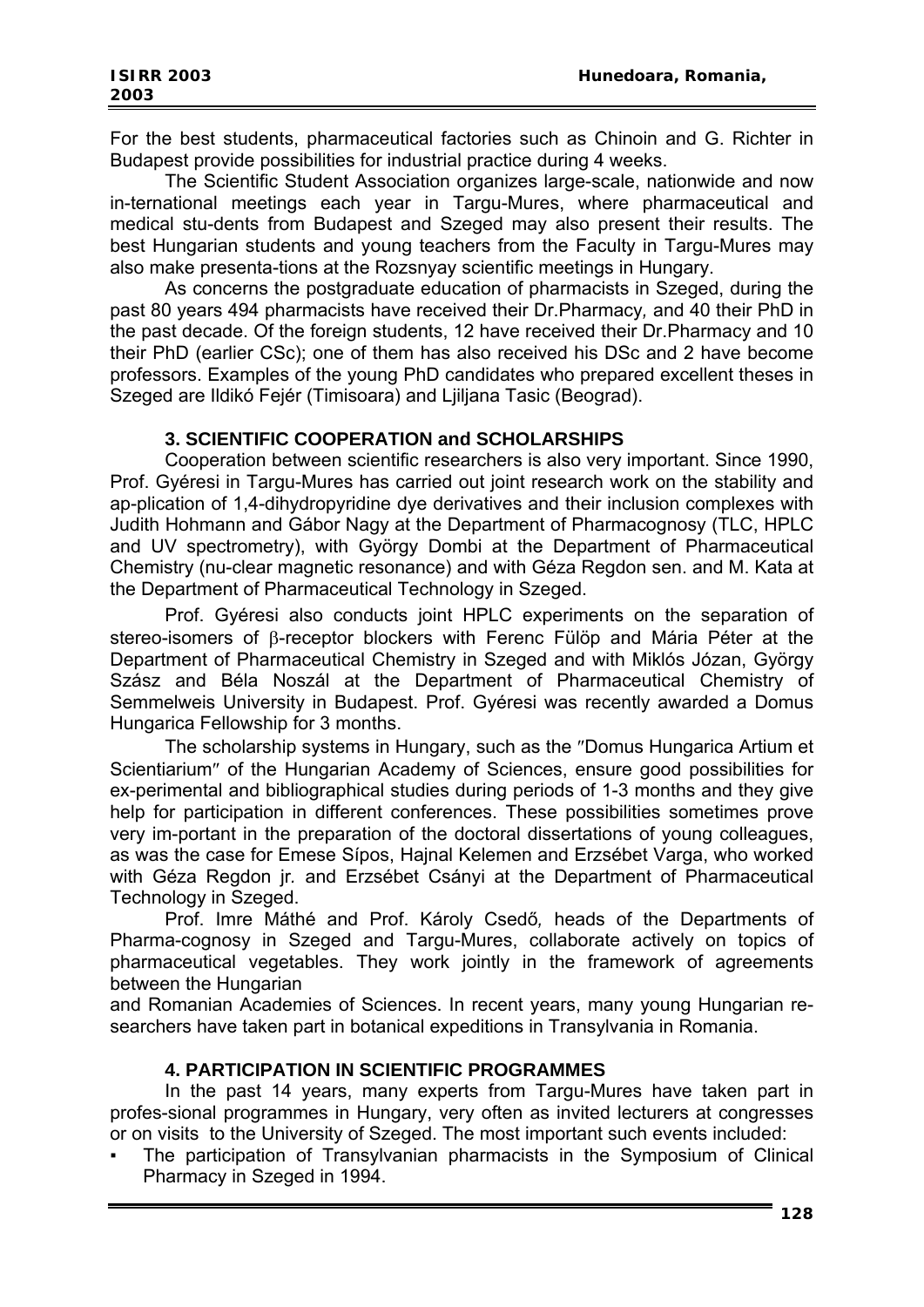- The meeting of pharmacists and veterinarians in Szeged in 1996, when Prof. Gyéresi made a professional presentation.
- The annual meetings of the Society of Phytotherapy, with participation by Prof. Csedő and H. Mária Péter.
- Prof. Gyéresi lectured on the "Separation technology of isomers of chiral drug compounds″ at the Department of Pharmaceutical Chemistry in Szeged.
- The Congressus Pharmaceuticus Hungaricus in 1993, 1999 and 2003.
- The Rozsnyay Memorial Competitions. Since 1995, lecturers have been invited from Transylvania, such as Prof. Gyéresi, Prof. Csedő, H. Mária Péter and two young participants, as guests of the Hungarian Pharmaceutical Society and the Hunga rian Chamber of Pharmacists*.* In 2003, we had a lecturer from Bratislava, too.
- The Ottó Clauder Memorial Competitions. Since 1996, Prof. Gyéresi has been among the invited lecturers from Transylvania.
- Participation in the symposium "Medicines at the turn of the millenium" in Sopron by Emese Sípos and Hajnal Kelemen.
- Participation in the History of Pharmacy meetings in Kőszeg by Prof. Gyéresi, H. Mária Péter and Hajnal Kelemen.

 Many Hungarian lecturers have also taken part in the work of the meetings in Transylvania or in Targu-Mures:

- The presentation by Prof. Kata at the Faculty of Pharmacy in Targu-Mures in 1994.
- The annual meetings of the Medical and Pharmaceutical Sections of the Museum Society of Transylvania since 1994, the invited Hungarian guest lecturers including Prof. Kata, Géza Regdon sen*.* and jr., Lajos Simon and László Tóth, all from Szeged, and Prof. Noszál, Zoltán Hankó and Imre Klebovich from Budapest.
- The presentation by Sándor Szabó, President of the Hungarian Chamber of Pharmacists, at the Faculty of Pharmacy in Targu-Mures.
- Prof. Nyiredy and Klára Mikita took part as invited guests at the Romanian National Conference of Pharmacists in Targu-Mures in 1996.
- The presentation by Prof. István Erős to pharmacists at the Museum Society of Transylvania in 1998.
- The presentation by Prof. Zoltán Vincze (Budapest) at the meeting of the Scientific Association of Hungarian Students in Targu-Mures in 1999.
- The presentation by Prof. György Falkay, Dean of the Faculty of Pharmacy in Szeged, in Targu-Mures in 2000.
- The participation of quest lecturers at the annual meetings of the Scientific Association of Hungarian Students at Targu-Mures: Prof. Erős and Prof. Falkay from Szeged, and Prof. Vincze from Budapest.
- Miklós Gyarmathy, an expert from the Béres Pharmaceutical Works, has held a number of very interesting scientific lectures in Transylvania.
- The Society of Hospital Pharmacists organized a 2-day meeting in Szeged and in Subotica in 1991.

 Within the framework of the Hungarian Pharmaceutical Days*,* the Hungarian Chamber of Pharmacists received professors and students from Targu-Mures as guests in the towns of Gyula and Balatonfüred in 2001 and 2002.

### **5. JOINT PUBLICATIONS**